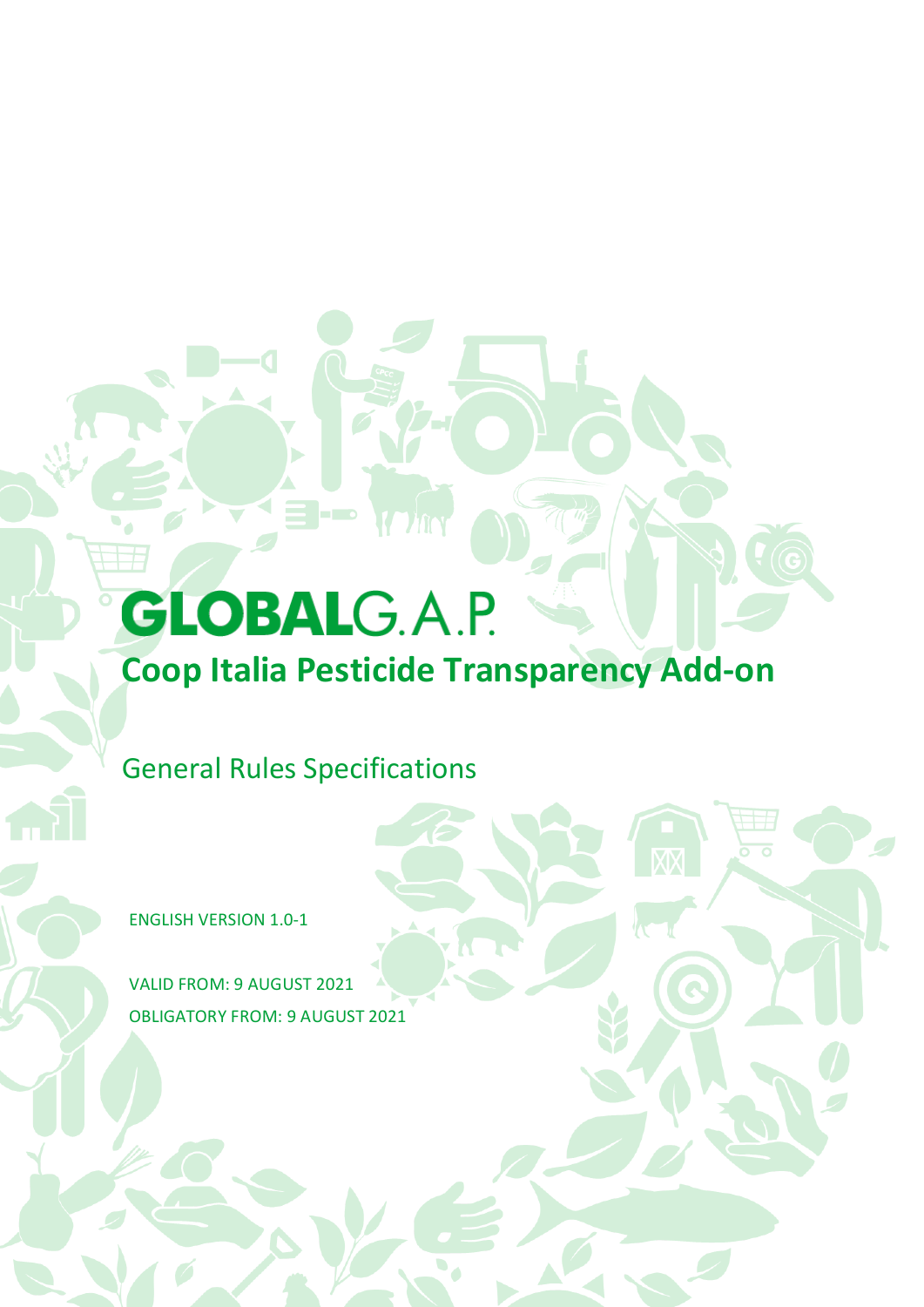

### **TABLE OF CONTENTS**

| ANNEX 2 - COOP ITALIA PESTICIDE TRANSPARENCY ADD-ON LETTER OF CONFORMANCE |  |
|---------------------------------------------------------------------------|--|
|                                                                           |  |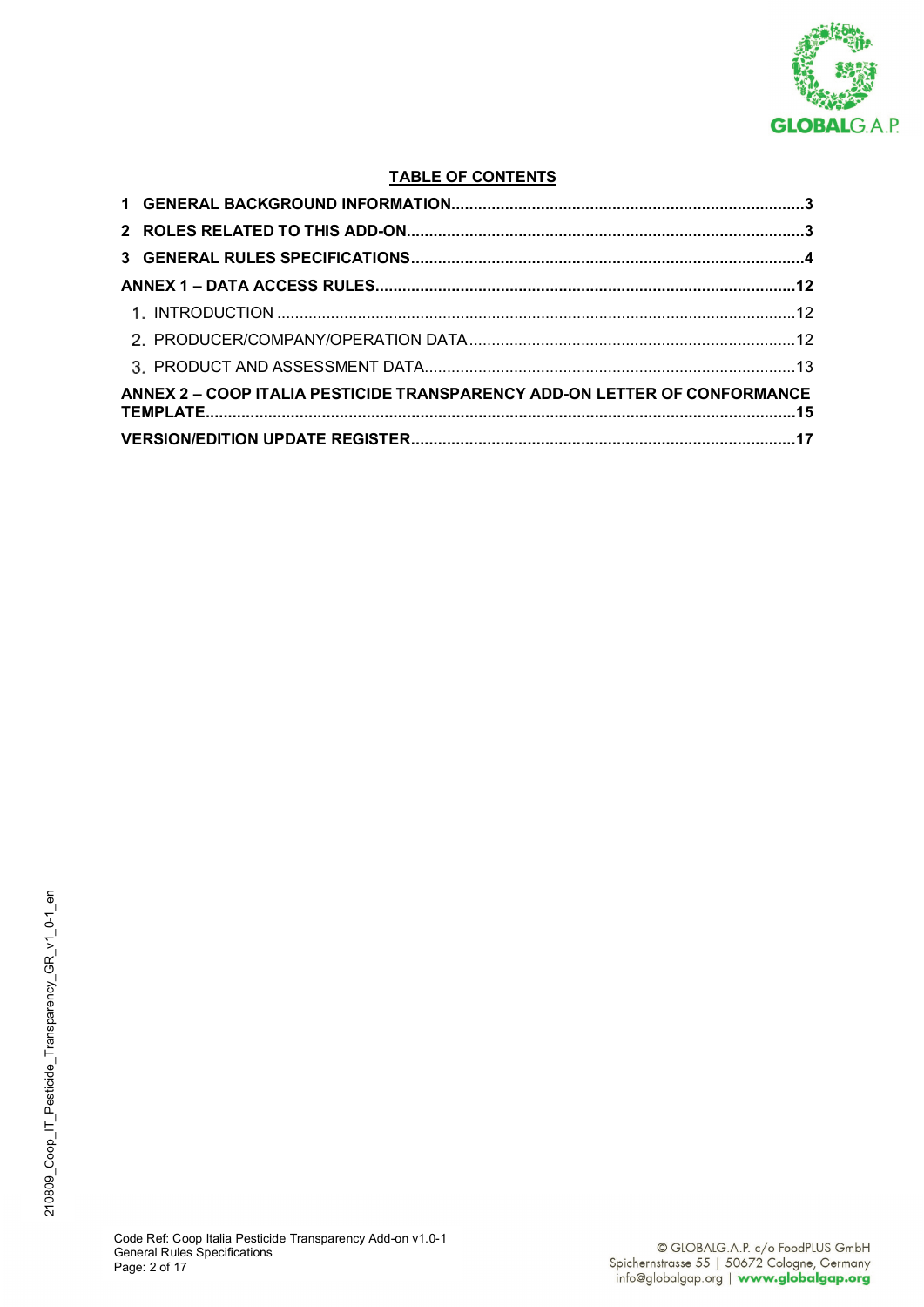

## **1 GENERAL BACKGROUND INFORMATION**

| Name and version of the add-on:     | Coop Italia Pesticide Transparency add-on v1.0-1                                                             |
|-------------------------------------|--------------------------------------------------------------------------------------------------------------|
| Scope:                              | Fruit and Vegetables                                                                                         |
| Scheme ID:                          | 302                                                                                                          |
| Application in country(ies):        | laii                                                                                                         |
| Add-on Observers:                   | Coop Italia Pesticide Transparency add-on Observers                                                          |
| compliance criteria (CPCC) name and | The applicable add-on control points and Coop Italia Pesticide Transparency checklist v1.0-2 August<br> 2021 |
| version:                            |                                                                                                              |

### **2 ROLES RELATED TO THIS ADD-ON**

Producer: Farmers/Growers that supply fruit and vegetables directly under the Coop Italia brand or to a supplier that in turn supplies Coop Italia.

**Supplier:** The entity that supplies products (fruit and vegetables) under the Coop Italia brand and has a number of producers that also grow the products for them (i.e., the supplier) and/or that are connected to them (i.e., the supplier).

**Coop Italia Pesticide Transparency add-on Observers:** Coop Italia and its direct suppliers, who will have access to the results of the Coop Italia Pesticide Transparency add-on on the GLOBALG.A.P. database, excluding producers who may sell directly to Coop Italia.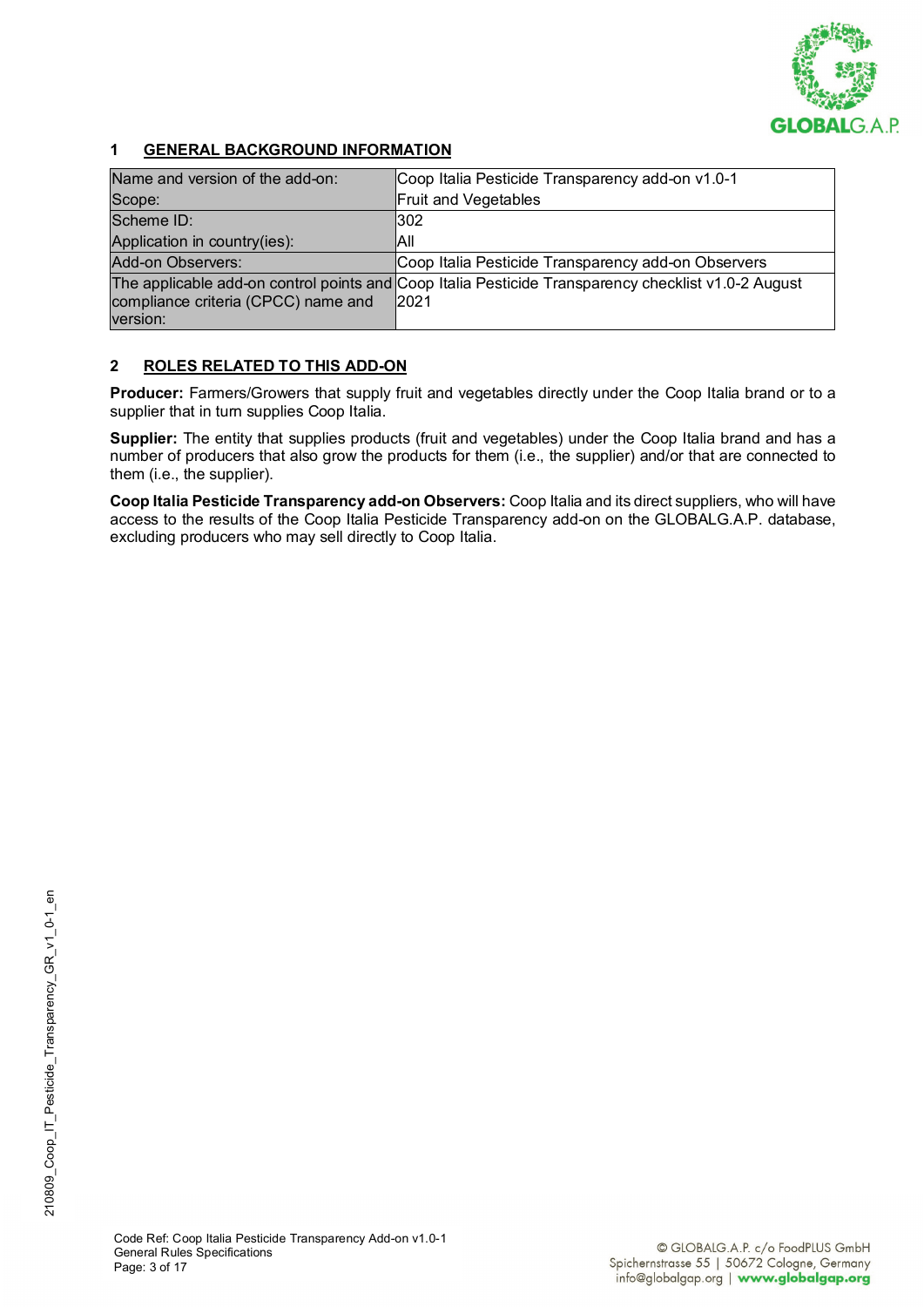

#### **3 GENERAL RULES SPECIFICATIONS**

This document contains the general rules specifications for any party seeking certification against the Coop Italia Pesticide Transparency add-on. The basis for this document are the latest **GLOBALG.A.P.** general [add-on rules,](https://www.globalgap.org/.content/.galleries/documents/140616_gg_add-on_GR_V1-0_en.pdf) which should be consulted while reading these general rules specifications.

The GLOBALG.A.P. general reguations parts I, II, and III and Crops rules in their current version apply for the add-on unless otherwise specified in the add-on rules below.

| <b>Section</b><br>(Numbering Based on<br>GLOBALG.A.P. General<br>Add-on Rules) | <b>Requirements for the Coop Italia Pesticide</b><br><b>General Add-on Rule</b><br><b>Transparency Add-on</b> |                                                                                                                                                                                                                                                                                                                                                                                                                                                                                                                                                                                                                                                                                                                                                                                                                                                                                                                                                                                                                                                                                                                          |  |
|--------------------------------------------------------------------------------|---------------------------------------------------------------------------------------------------------------|--------------------------------------------------------------------------------------------------------------------------------------------------------------------------------------------------------------------------------------------------------------------------------------------------------------------------------------------------------------------------------------------------------------------------------------------------------------------------------------------------------------------------------------------------------------------------------------------------------------------------------------------------------------------------------------------------------------------------------------------------------------------------------------------------------------------------------------------------------------------------------------------------------------------------------------------------------------------------------------------------------------------------------------------------------------------------------------------------------------------------|--|
| <b>3. APPLICATION OPTIONS</b>                                                  |                                                                                                               |                                                                                                                                                                                                                                                                                                                                                                                                                                                                                                                                                                                                                                                                                                                                                                                                                                                                                                                                                                                                                                                                                                                          |  |
| Preconditions:                                                                 |                                                                                                               |                                                                                                                                                                                                                                                                                                                                                                                                                                                                                                                                                                                                                                                                                                                                                                                                                                                                                                                                                                                                                                                                                                                          |  |
| 3.1 Option 1 - Individual Producer                                             |                                                                                                               |                                                                                                                                                                                                                                                                                                                                                                                                                                                                                                                                                                                                                                                                                                                                                                                                                                                                                                                                                                                                                                                                                                                          |  |
| 3.1.1                                                                          | Option 1 - Multisite without<br>implementation of a QMS                                                       | This option is possible.                                                                                                                                                                                                                                                                                                                                                                                                                                                                                                                                                                                                                                                                                                                                                                                                                                                                                                                                                                                                                                                                                                 |  |
| 3.1.2                                                                          | Option 1 - Multisite with<br>implementation of a QMS                                                          | This option is possible.                                                                                                                                                                                                                                                                                                                                                                                                                                                                                                                                                                                                                                                                                                                                                                                                                                                                                                                                                                                                                                                                                                 |  |
| 3.2 Option 2 - Producer<br>Group                                               |                                                                                                               | This option is possible.                                                                                                                                                                                                                                                                                                                                                                                                                                                                                                                                                                                                                                                                                                                                                                                                                                                                                                                                                                                                                                                                                                 |  |
| <b>4. REGISTRATION PROCESS</b>                                                 |                                                                                                               |                                                                                                                                                                                                                                                                                                                                                                                                                                                                                                                                                                                                                                                                                                                                                                                                                                                                                                                                                                                                                                                                                                                          |  |
| <b>4.1 Certification Bodies</b>                                                |                                                                                                               |                                                                                                                                                                                                                                                                                                                                                                                                                                                                                                                                                                                                                                                                                                                                                                                                                                                                                                                                                                                                                                                                                                                          |  |
| a)                                                                             | Applicant registration                                                                                        | Producers shall register with a certification body<br>(CB) approved for the Coop Italia Pesticide<br>Transparency add-on, the GLOBALG.A.P.<br>Integrated Farm Assurance (IFA) standard, and the<br>GLOBALG.A.P. Risk Assessment on Social<br>Practice (GRASP) add-on.                                                                                                                                                                                                                                                                                                                                                                                                                                                                                                                                                                                                                                                                                                                                                                                                                                                    |  |
| $\mathsf{c})$                                                                  | Information on approved CBs is<br>available for every add-on and<br>published on the GLOBALG.A.P.<br>website. | Only CBs with final approval for the IFA Crops<br>Base scope, Fruit and Vegetables (FV) sub-scope,<br>and for GRASP may register producers for the<br>Coop Italia Pesticide Transparency add-on.<br>The Coop Italia Pesticide Transparency add-on is<br>not public and assessment results will only be<br>available as indicated in the "Data Access Rules" in<br>Annex 1 of this document. However, information<br>about normative documents and a list of approved<br>CBs are available on the GLOBALG.A.P. website.<br>CBs that want to carry out assessments against the<br>Coop Italia Pesticide Transparency add-on shall<br>request a scope extension (see the latest<br>GLOBALG.A.P. fee table for scope extension<br>costs) from GLOBALG.A.P. CB administration by<br>sending a signed letter of intent. The CB shall<br>nominate a Coop Italia Pesticide Transparency<br>add-on contact person and in-house trainer at the<br>same time.<br>Auditor/Inspector fee: Not applicable if<br>auditor/inspector is already registered in the<br>GLOBALG.A.P. database and is paying the fee for<br>the IFA standard. |  |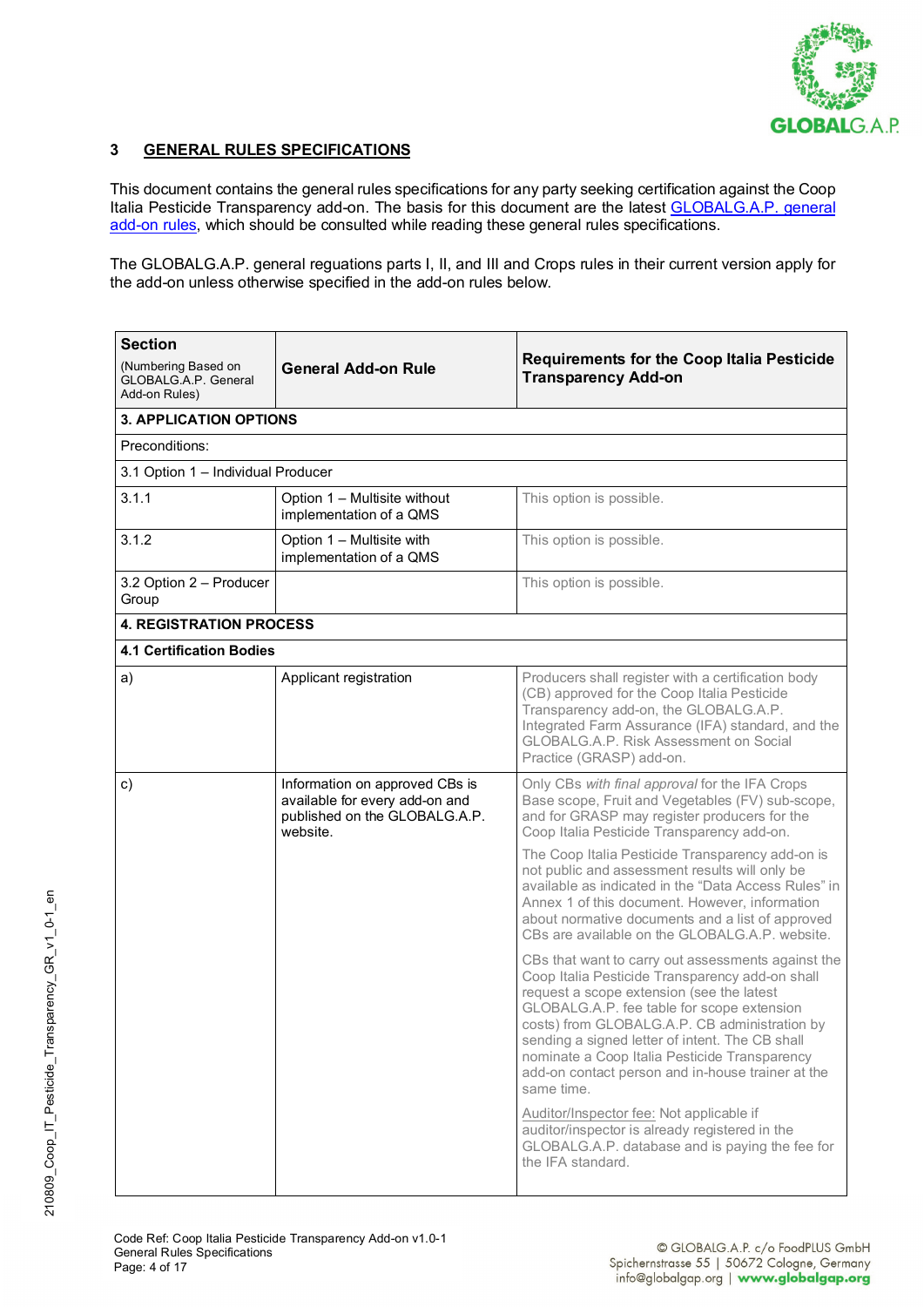

| <b>Section</b>                                               |                                                                                                                                                                                                                                                    |                                                                                                                                                                                                                                                                                                                                                                                                                                                                                                                             |  |  |
|--------------------------------------------------------------|----------------------------------------------------------------------------------------------------------------------------------------------------------------------------------------------------------------------------------------------------|-----------------------------------------------------------------------------------------------------------------------------------------------------------------------------------------------------------------------------------------------------------------------------------------------------------------------------------------------------------------------------------------------------------------------------------------------------------------------------------------------------------------------------|--|--|
| (Numbering Based on<br>GLOBALG.A.P. General<br>Add-on Rules) | <b>General Add-on Rule</b>                                                                                                                                                                                                                         | <b>Requirements for the Coop Italia Pesticide</b><br><b>Transparency Add-on</b>                                                                                                                                                                                                                                                                                                                                                                                                                                             |  |  |
| 4.2 Registration                                             |                                                                                                                                                                                                                                                    |                                                                                                                                                                                                                                                                                                                                                                                                                                                                                                                             |  |  |
| 4.2.1 General                                                |                                                                                                                                                                                                                                                    |                                                                                                                                                                                                                                                                                                                                                                                                                                                                                                                             |  |  |
| d)                                                           | The duration of the service contract<br>The CB shall include this add-on as part of the<br>is set between the CB and the<br>GLOBALG.A.P. sublicence and certification<br>producer.<br>agreement that is signed between the CB and the<br>producer. |                                                                                                                                                                                                                                                                                                                                                                                                                                                                                                                             |  |  |
| <b>5. ASSESSMENT PROCESS</b>                                 |                                                                                                                                                                                                                                                    |                                                                                                                                                                                                                                                                                                                                                                                                                                                                                                                             |  |  |
| 5.1 Self-Assessment                                          |                                                                                                                                                                                                                                                    |                                                                                                                                                                                                                                                                                                                                                                                                                                                                                                                             |  |  |
| a)                                                           | Self-assessments are required if the<br>specific add-on includes this<br>requirement in the control points and<br>compliance criteria.                                                                                                             | For Option 1 and Option 1 multisite without QMS:<br>The producer shall conduct a self-assessment<br>against all the applicable requirements of the Coop<br>Italia Pesticide Transparency add-on.                                                                                                                                                                                                                                                                                                                            |  |  |
|                                                              |                                                                                                                                                                                                                                                    | For Option 2 and Option 1 multisite with QMS: The<br>QMS shall include the implementation of the Coop<br>Italia Pesticide Transparency add-on. Internal<br>assessments (as conducted by internal<br>inspectors/auditors) shall include 100% of the<br>producer members or sites (in the case of<br>multisites) that supply under the Coop Italia brand.<br>Therefore, all these producer group members or<br>sites shall receive an annual internal assessment<br>against the Coop Italia Pesticide Transparency<br>add-on. |  |  |
| 5.2 Second- or Third-Party Assessments                       |                                                                                                                                                                                                                                                    |                                                                                                                                                                                                                                                                                                                                                                                                                                                                                                                             |  |  |
| a)                                                           | A second (an appointed<br>organization) or third party (an<br>independent certification body) shall<br>conduct the add-on assessments.                                                                                                             | The Coop Italia Pesticide Transparency add-on can<br>be assessed only by GLOBALG.A.P. finally<br>approved CBs for IFA (or a benchmarked<br>equivalent scheme), Crops Base scope, FV sub-<br>scope, and GRASP.                                                                                                                                                                                                                                                                                                               |  |  |
|                                                              | b) The assessments shall be done only by the following parties as approved:                                                                                                                                                                        |                                                                                                                                                                                                                                                                                                                                                                                                                                                                                                                             |  |  |
| i)                                                           | CB inspectors or auditors that are<br>already approved to conduct<br>inspections or audits for accredited<br>standards such as GLOBALG.A.P.<br>IFA, or schemes successfully<br>benchmarked to the specific sub-<br>scope.                          | Inspectors and auditors (assessors) for the Coop<br>Italia Pesticide Transparency add-on shall, at<br>minimum, be approved for a current and valid<br>version of the IFA standard for sub-scope FV (or a<br>benchmarked equivalent scheme) and for GRASP.                                                                                                                                                                                                                                                                   |  |  |
| ii)                                                          | Inspectors or auditors from<br>GLOBALG.A.P. approved CBs<br>conducting inspections against non-<br>accredited standards, or                                                                                                                        | This is <i>not</i> possible.                                                                                                                                                                                                                                                                                                                                                                                                                                                                                                |  |  |
| iii)                                                         | Licensed Farm Assurers that have<br>approval for assessing the specific<br>add-on.                                                                                                                                                                 | This is <i>not</i> possible.                                                                                                                                                                                                                                                                                                                                                                                                                                                                                                |  |  |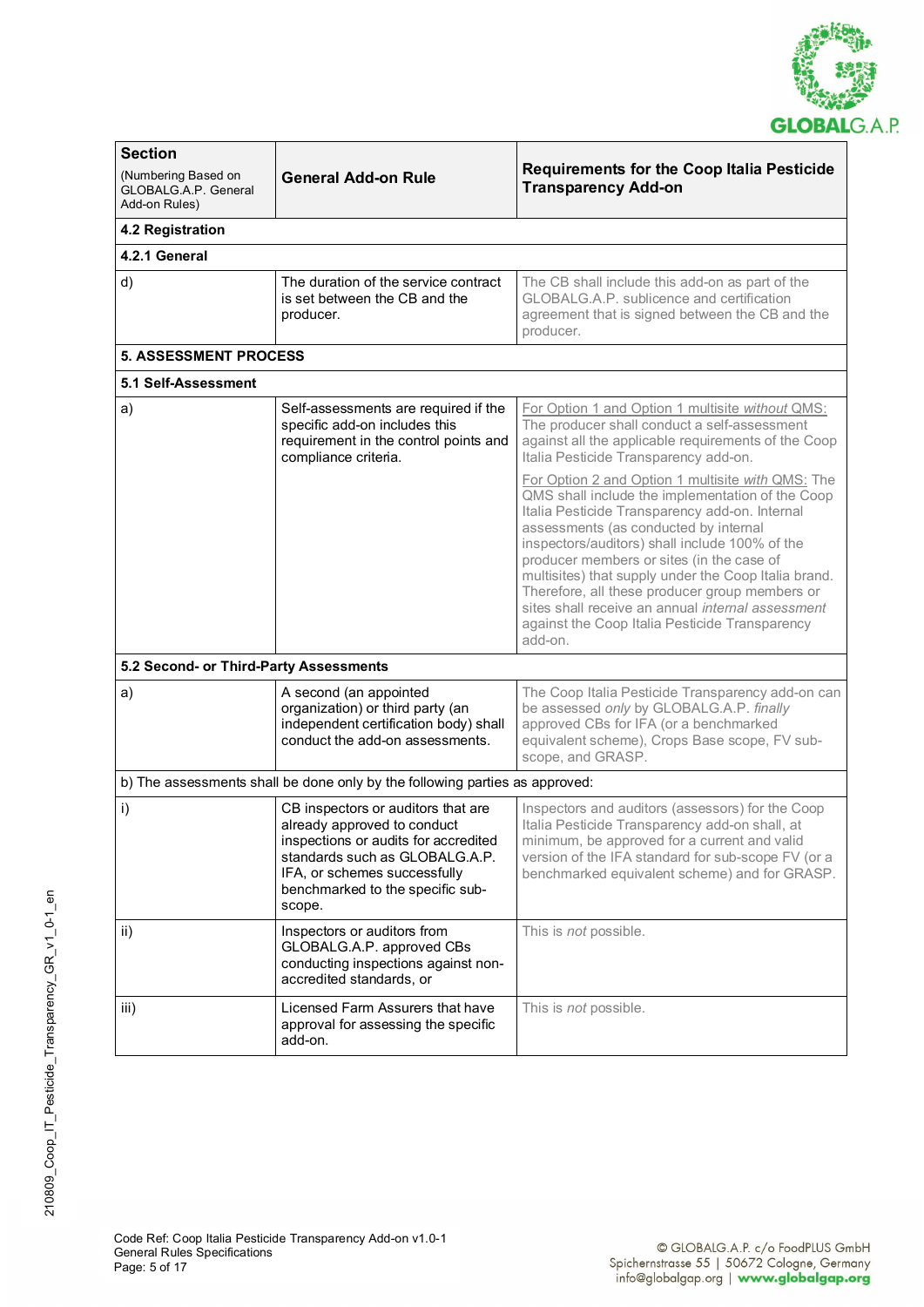

| <b>Section</b><br>(Numbering Based on<br><b>GLOBALG.A.P. General</b><br>Add-on Rules) | <b>General Add-on Rule</b>                                                              | <b>Requirements for the Coop Italia Pesticide</b><br><b>Transparency Add-on</b>                                                                                                                                                                                                                                                                                                                                                                                                                                                                                                                                                                                                                             |
|---------------------------------------------------------------------------------------|-----------------------------------------------------------------------------------------|-------------------------------------------------------------------------------------------------------------------------------------------------------------------------------------------------------------------------------------------------------------------------------------------------------------------------------------------------------------------------------------------------------------------------------------------------------------------------------------------------------------------------------------------------------------------------------------------------------------------------------------------------------------------------------------------------------------|
|                                                                                       | 5.2.1 Option 1 - Individual Producer (without QMS)                                      |                                                                                                                                                                                                                                                                                                                                                                                                                                                                                                                                                                                                                                                                                                             |
| a)                                                                                    | Producer receives an annual<br>assessment.                                              | The assessment against Coop Italia Pesticide<br>Transparency add-on shall always be carried out<br>together with the full IFA inspection, never on its<br>own, and by the same CB. Benchmarked schemes<br>are allowed.                                                                                                                                                                                                                                                                                                                                                                                                                                                                                      |
|                                                                                       |                                                                                         | In the exceptional case of initial/first assessment of<br>a producer against the Coop Italia Pesticide<br>Transparency add-on, the add-on assessment may<br>be carried out on its own and mid-cycle, i.e., during<br>the validity of the IFA certificate. This initial add-on<br>assessment can also be done during the IFA<br>unannounced inspection. In any case, the CB shall<br>guarantee that all Coop Italia Pesticide<br>Transparency add-on requirements can be fully<br>assessed (including IFA traceability, segregation,<br>and mass balance requirements), and that the<br>validity of the add-on certificate is the same as the<br>one of the current IFA certificate held by the<br>producer. |
|                                                                                       |                                                                                         | The Coop Italia Pesticide Transparency add-on<br>assessment frequency is annual - same as for the<br>IFA standard.                                                                                                                                                                                                                                                                                                                                                                                                                                                                                                                                                                                          |
| b)                                                                                    | The duration and timing of<br>assessments will be part of the<br>agreement with the CB. | These rules do not set a minimum duration for the<br>assessment. The CB shall guarantee that enough<br>time is given for an adequate assessment against<br>the Coop Italia Pesticide Transparency add-on<br>requirements.                                                                                                                                                                                                                                                                                                                                                                                                                                                                                   |
| C)                                                                                    | The timing will be clarified:                                                           | Timing of the assessment shall follow IFA timing<br>rules as defined in the GLOBALG.A.P. general<br>regulations part I and Crops rules.                                                                                                                                                                                                                                                                                                                                                                                                                                                                                                                                                                     |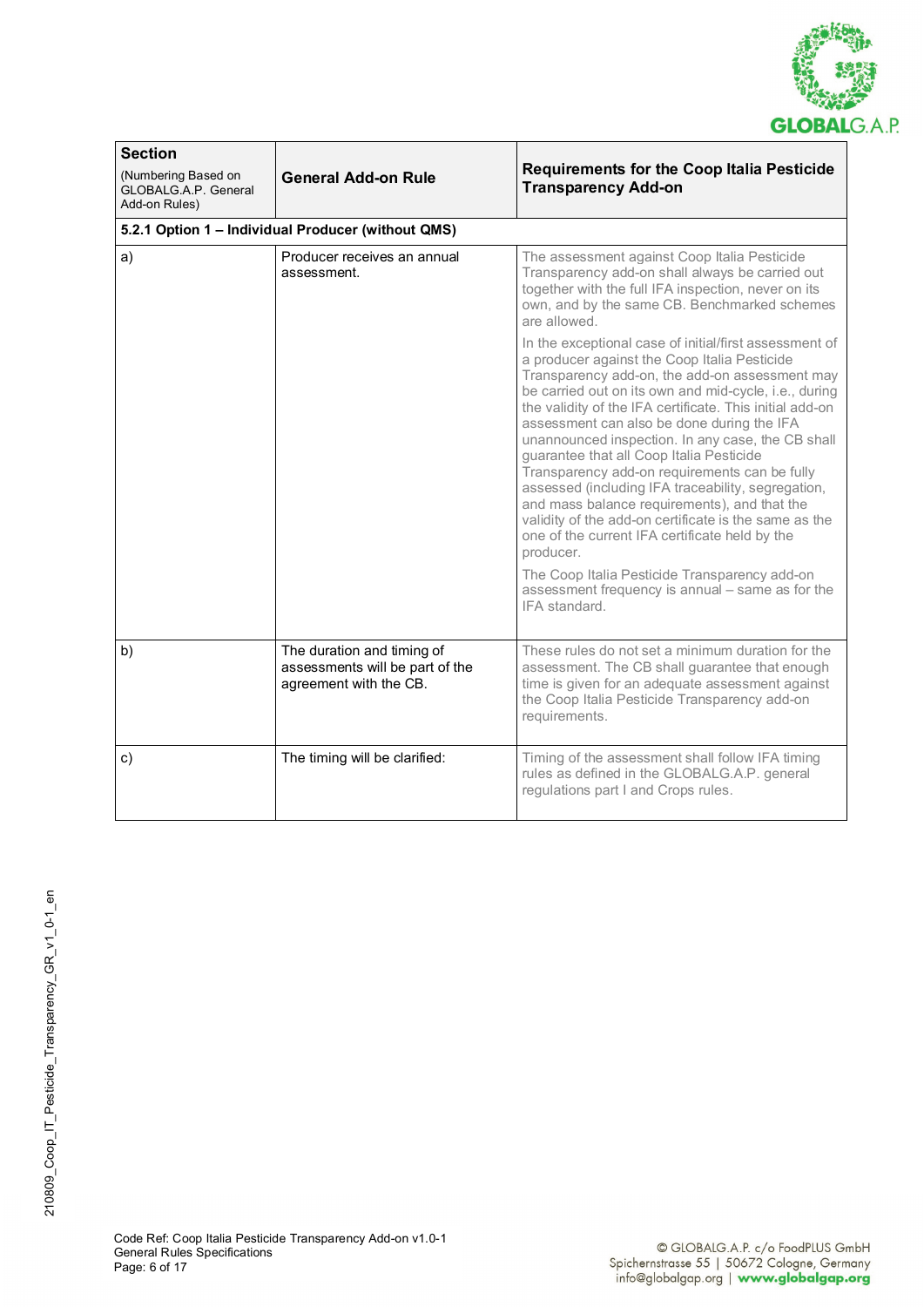

| <b>Section</b>                                                      |                                                                                                                                                                                                                                                                                                            |                                                                                                                                                                                                                                                                                                                                                                                                                                                                                                                                                                                                                                                                                                                             |  |
|---------------------------------------------------------------------|------------------------------------------------------------------------------------------------------------------------------------------------------------------------------------------------------------------------------------------------------------------------------------------------------------|-----------------------------------------------------------------------------------------------------------------------------------------------------------------------------------------------------------------------------------------------------------------------------------------------------------------------------------------------------------------------------------------------------------------------------------------------------------------------------------------------------------------------------------------------------------------------------------------------------------------------------------------------------------------------------------------------------------------------------|--|
| (Numbering Based on<br><b>GLOBALG A.P. General</b><br>Add-on Rules) | <b>Requirements for the Coop Italia Pesticide</b><br><b>General Add-on Rule</b><br><b>Transparency Add-on</b>                                                                                                                                                                                              |                                                                                                                                                                                                                                                                                                                                                                                                                                                                                                                                                                                                                                                                                                                             |  |
|                                                                     | 5.2.2 Option 1 - Individual Producer with a QMS and Option 2 - Group                                                                                                                                                                                                                                       |                                                                                                                                                                                                                                                                                                                                                                                                                                                                                                                                                                                                                                                                                                                             |  |
| a)                                                                  | The QMS and the production sites<br>shall be assessed.                                                                                                                                                                                                                                                     | For Option 2 and multisites with a quality<br>management system (QMS), the QMS shall be<br>managed centrally. The implementation of the<br>Coop Italia Pesticide Transparency add-on shall<br>also be included as part of the QMS.                                                                                                                                                                                                                                                                                                                                                                                                                                                                                          |  |
|                                                                     |                                                                                                                                                                                                                                                                                                            | The QMS shall be audited as stipulated in the<br>GLOBALG.A.P. general regulations. The Coop<br>Italia Pesticide Transparency add-on assessment<br>shall always be carried out together with the IFA<br>audit during the certification or annual IFA re-<br>certification audit, never on its own, and by the<br>same CB. Benchmarked schemes are allowed.                                                                                                                                                                                                                                                                                                                                                                   |  |
|                                                                     |                                                                                                                                                                                                                                                                                                            | In the exceptional case of initial/first assessment of<br>a producer/producer group against the Coop Italia<br>Pesticide Transparency add-on, the add-on<br>assessment may be carried out on its own and mid-<br>cycle, i.e., during the validity of the IFA certificate.<br>This initial add-on assessment can also be done<br>during the IFA unannounced inspection. In any<br>case, the CB shall guarantee that all Coop Italia<br>Pesticide Transparency add-on requirements can<br>be fully assessed (including IFA traceability,<br>segregation, and mass balance requirements), and<br>that the validity of the add-on certificate is the same<br>as the one of the current IFA certificate held by the<br>producer. |  |
|                                                                     |                                                                                                                                                                                                                                                                                                            | The Coop Italia Pesticide Transparency add-on<br>assessment frequency is annual – same as for the<br>IFA standard.                                                                                                                                                                                                                                                                                                                                                                                                                                                                                                                                                                                                          |  |
|                                                                     |                                                                                                                                                                                                                                                                                                            | The add-on assessment frequency is similar to the<br>IFA audit frequency for Option 2 or multisite with<br>QMS.                                                                                                                                                                                                                                                                                                                                                                                                                                                                                                                                                                                                             |  |
| b)                                                                  | The CB does not assess all<br>production sites, just a sample. It is<br>not the responsibility of the CB to<br>determine the compliance of each<br>production site (this responsibility<br>rests with the applicant). The CB<br>shall assess whether the applicant's<br>internal controls are appropriate. | The same sampling procedure as in the case of<br>IFA (for Option 2 producer groups and Option 1<br>multisite with a QMS) shall be followed. It is,<br>however, important that the sample is<br>representative of the producers implementing the<br>Coop Italia Pesticide Transparency add-on.                                                                                                                                                                                                                                                                                                                                                                                                                               |  |
| c)                                                                  | The duration of the add-on<br>assessments will be clarified:                                                                                                                                                                                                                                               | These rules do not set a minimum duration for the<br>assessment. The CB shall guarantee that enough<br>time is given for an adequate assessment against<br>the Coop Italia Pesticide Transparency add-on<br>requirements.                                                                                                                                                                                                                                                                                                                                                                                                                                                                                                   |  |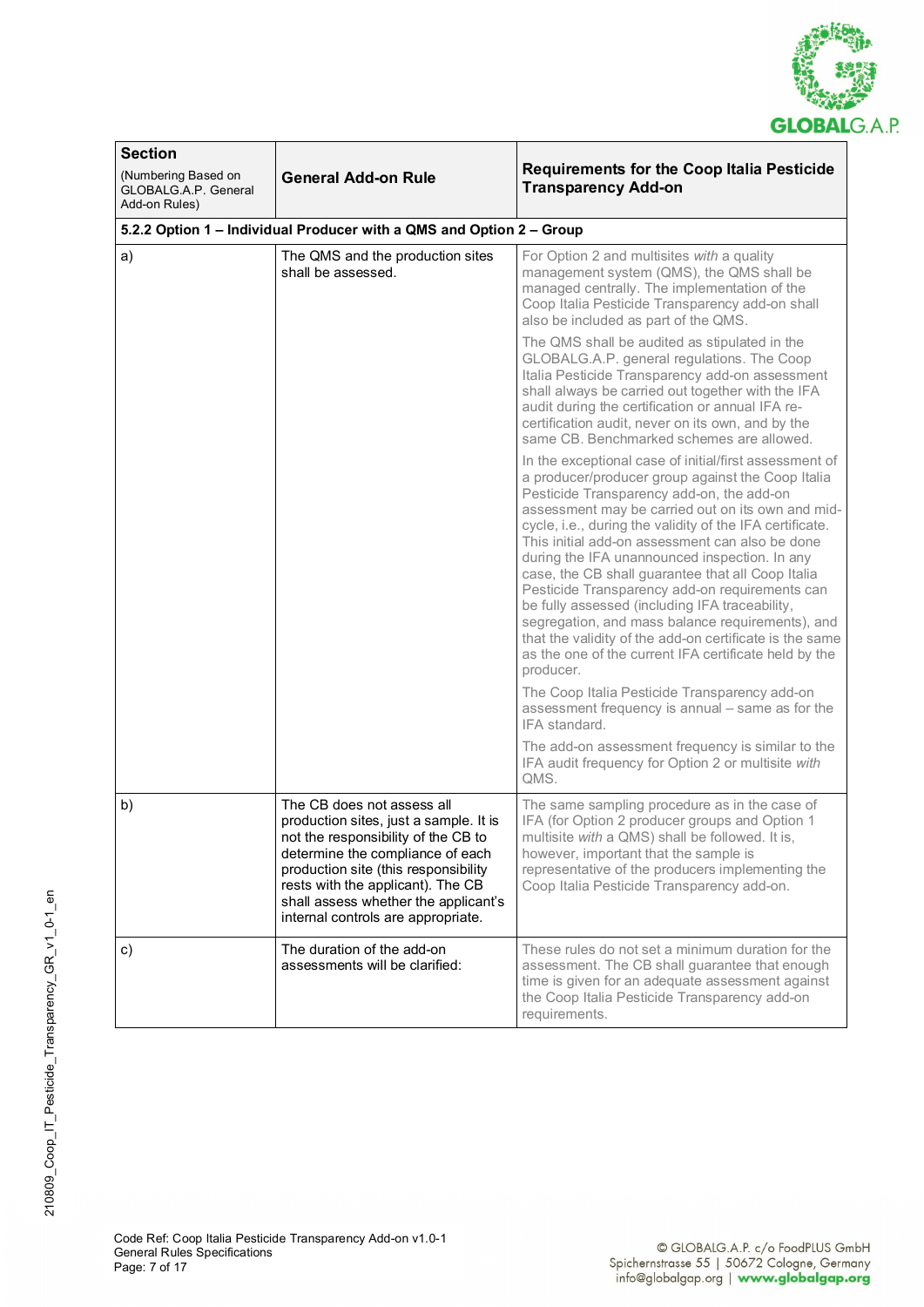

| <b>Section</b>                                                      |                                                                                                                                      |                                                                                                                                                                                                                                                                                                                                                                           |  |
|---------------------------------------------------------------------|--------------------------------------------------------------------------------------------------------------------------------------|---------------------------------------------------------------------------------------------------------------------------------------------------------------------------------------------------------------------------------------------------------------------------------------------------------------------------------------------------------------------------|--|
| (Numbering Based on<br><b>GLOBALG A.P. General</b><br>Add-on Rules) | <b>General Add-on Rule</b>                                                                                                           | <b>Requirements for the Coop Italia Pesticide</b><br><b>Transparency Add-on</b>                                                                                                                                                                                                                                                                                           |  |
| d)                                                                  | The sampling method, frequency,<br>timing will be clarified:                                                                         | The same sampling procedure as in the case of<br>IFA (for Option 2 producer groups and Option 1<br>multisite with a QMS) shall be followed. It is,<br>however, important that the sample is<br>representative of the producers that implement the<br>Coop Italia Pesticide Transparency add-on.                                                                           |  |
|                                                                     |                                                                                                                                      | At least the square root of the number of Coop<br>Italia Pesticide Transparency add-on producers<br>shall be assessed during the year. The CB may<br>distribute these assessments between the annual<br>IFA (re-)certification audit/inspection and the<br>surveillance inspections.                                                                                      |  |
|                                                                     |                                                                                                                                      | Sampling of residue tests of Coop Italia Pesticide<br>Transparency add-on producers (see CIPT5) for<br>Option 2 producer groups and Option 1 multisite<br>with a QMS shall be accepted as minumum square<br>root of registered producers per product and<br>production type. The square root shall be rounded<br>up to the nearest whole number if there are<br>decimals. |  |
|                                                                     |                                                                                                                                      | Timing of the assessment shall follow IFA timing<br>rules as defined in the GLOBALG.A.P. general<br>regulations part I and Crops rules.<br>The CB may also conduct Coop Italia Pesticide<br>Transparency add-on assessments during the<br>surveillance inspections for the IFA standard.                                                                                  |  |
| <b>5.3 Unannounced Assessments</b>                                  |                                                                                                                                      |                                                                                                                                                                                                                                                                                                                                                                           |  |
| a)                                                                  | It is possible that a specific add-on<br>requires that producers receive<br>unannounced assessments.                                 | Unannounced assessments are not required for<br>this add-on.                                                                                                                                                                                                                                                                                                              |  |
| b)                                                                  | If it is a requirement, 10% of the add-<br>on producers or groups of a CB shall<br>be assessed annually, unless stated<br>otherwise. | Unannounced assessments are not required for<br>this add-on.                                                                                                                                                                                                                                                                                                              |  |
| c)                                                                  | The assessment, if applicable, shall<br>be announced no longer than 48<br>hours in advance.                                          | Unannounced assessments are not required for<br>this add-on.                                                                                                                                                                                                                                                                                                              |  |
| <b>6. APPROVAL PROCESS</b>                                          |                                                                                                                                      |                                                                                                                                                                                                                                                                                                                                                                           |  |
|                                                                     | 6.1 Requirements for Achieving and Maintaining Add-on Conformance                                                                    |                                                                                                                                                                                                                                                                                                                                                                           |  |
| a)                                                                  | The CPCCs of the add-on may<br>consist of different levels; e.g.,<br>knock-out points, Major Musts, Minor                            | The Coop Italia Pesticide Transparency add-on<br>contains Major and Minor Musts. There are three<br>levels based on the results obtained:                                                                                                                                                                                                                                 |  |
|                                                                     | Musts, or Recommendations or may<br>have a scoring system.                                                                           | Conforming: producer complies with<br>100% of CPCCs.                                                                                                                                                                                                                                                                                                                      |  |
|                                                                     |                                                                                                                                      | Improvement needed: producer complies<br>$\bullet$<br>with 100% Major Musts but less than<br>100% of Minor Musts.                                                                                                                                                                                                                                                         |  |
|                                                                     |                                                                                                                                      | Not conforming: producer does not<br>$\bullet$<br>comply with 100% of Major Musts.                                                                                                                                                                                                                                                                                        |  |
|                                                                     |                                                                                                                                      | The status for producer groups will be set<br>according to the lowest score of any of the<br>members assessed.                                                                                                                                                                                                                                                            |  |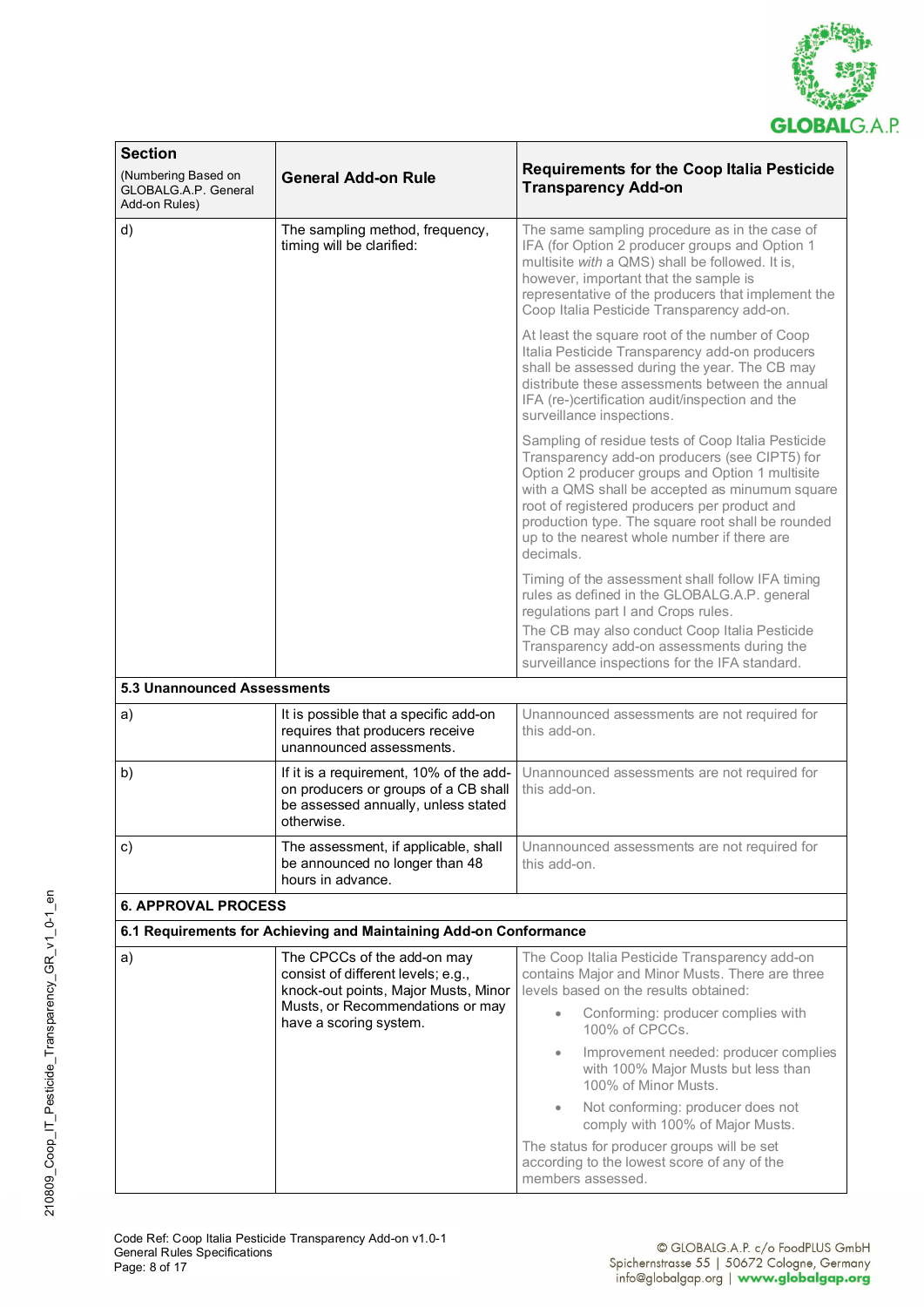

| <b>Section</b>                                               |                                                                                                                                         |                                                                                                                                                                                                                                                                                                                                                                                                                                                                                                                                                                                                                                                 |
|--------------------------------------------------------------|-----------------------------------------------------------------------------------------------------------------------------------------|-------------------------------------------------------------------------------------------------------------------------------------------------------------------------------------------------------------------------------------------------------------------------------------------------------------------------------------------------------------------------------------------------------------------------------------------------------------------------------------------------------------------------------------------------------------------------------------------------------------------------------------------------|
| (Numbering Based on<br>GLOBALG.A.P. General<br>Add-on Rules) | <b>General Add-on Rule</b>                                                                                                              | <b>Requirements for the Coop Italia Pesticide</b><br><b>Transparency Add-on</b>                                                                                                                                                                                                                                                                                                                                                                                                                                                                                                                                                                 |
| b)                                                           | CPCC and will be stipulated:                                                                                                            | For each add-on program, the conformance rules are based on the constitution of the                                                                                                                                                                                                                                                                                                                                                                                                                                                                                                                                                             |
| c)                                                           | The compliance percentage shall be<br>calculated, taking into account all the<br>control points applicable to each site<br>and product. | As is.                                                                                                                                                                                                                                                                                                                                                                                                                                                                                                                                                                                                                                          |
| d)                                                           | In all cases, after an assessment,<br>the calculation to show compliance<br>(or non-compliance) shall be                                | To be discussed and agreed at the closing meeting<br>on-site as part of the summary of findings as<br>presented by the assessor.                                                                                                                                                                                                                                                                                                                                                                                                                                                                                                                |
|                                                              | available.                                                                                                                              | The producer shall receive a copy of the summary<br>of non-compliances at the end of the assessment.<br>Both the assessor and the producer shall sign this<br>summary document.                                                                                                                                                                                                                                                                                                                                                                                                                                                                 |
| <b>6.2 Sanctions</b>                                         |                                                                                                                                         |                                                                                                                                                                                                                                                                                                                                                                                                                                                                                                                                                                                                                                                 |
| c)                                                           | Outstanding non-conformances<br>identified during the first assessment<br>shall be closed within the timeframe                          | Producers shall submit corrective actions to all<br>Major Must non-conformances within the 28<br>calendar days following the assessment.                                                                                                                                                                                                                                                                                                                                                                                                                                                                                                        |
|                                                              | agreed with the program owner.                                                                                                          | If the Major Must non-conformances are not closed<br>within the defined period (maximum 28 days), the<br>CB shall impose a suspension. The CB may lift the<br>respective sanction after evaluation of evidence<br>provided by the producer. This evaluation may take<br>place on- or off-site. If done through an on-site<br>assessment, announced or unannounced, it may<br>consist of a full assessment or of an evaluation of<br>only the submitted evidence.                                                                                                                                                                                |
|                                                              |                                                                                                                                         | In the exceptional case where a non-conformance<br>is raised because there is evidence of use by the<br>producer or producer group and/or presence of<br>residues in the analysis of any of the active<br>ingredients included in the Coop Italia Pesticide<br>Transparency List the CB shall apply an immediate<br>temporary add-on suspension of the<br>producer/producer group for 12 months. This<br>suspension cannot be shortened and will be in<br>place for 12 months from the moment of detection<br>of the non-conformance even if the producer<br>notifies the CB that the non-conformance is<br>resolved before the defined period. |
|                                                              | 6.5 Letter of Conformance and Inspection Cycle                                                                                          | A Coop Italia Pesticide Transparency add-on<br>assessment decision follows the principles of the<br>GLOBALG.A.P. general regulations, i.e.<br>assessment reports shall be reviewed by a person<br>independent from the assessor and with<br>inspector/auditor qualification.                                                                                                                                                                                                                                                                                                                                                                    |
|                                                              |                                                                                                                                         | The CB shall issue a letter of conformance after the<br>assessment, provided the status reached by the<br>producer/producer group is "Conforming" or<br>"Improvement needed".                                                                                                                                                                                                                                                                                                                                                                                                                                                                   |
|                                                              |                                                                                                                                         | The validity period of this letter of conformance is<br>12 months. See Annex 2 of this document for a<br>template of the letter of conformance. No electronic<br>version of the letter of conformance will be<br>generated by the GLOBALG.A.P. database.                                                                                                                                                                                                                                                                                                                                                                                        |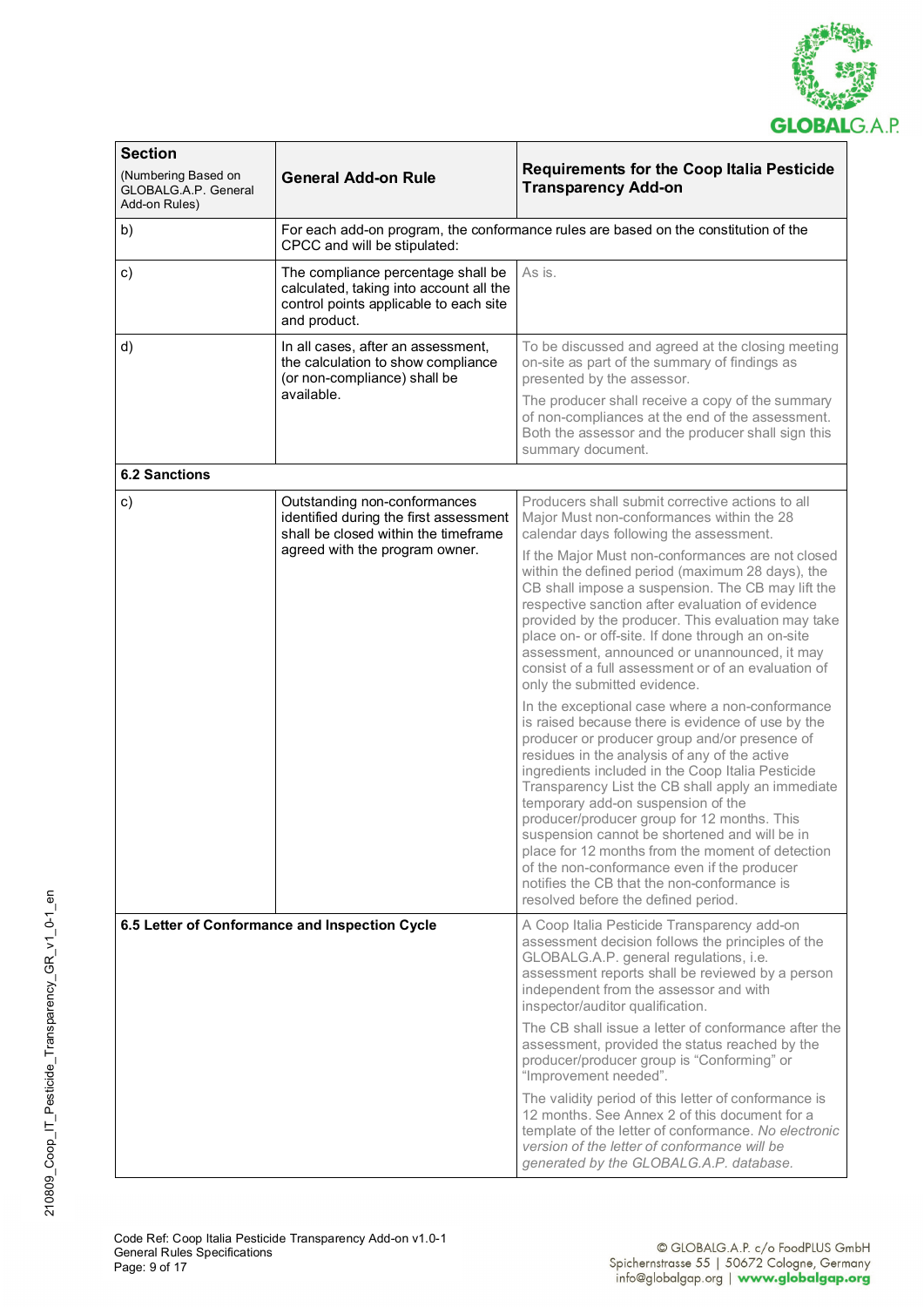

| <b>Section</b>                                                      |                                                                                                                            |                                                                                                                                                                                                                                                                                                                                                                                                                                                                                    |  |
|---------------------------------------------------------------------|----------------------------------------------------------------------------------------------------------------------------|------------------------------------------------------------------------------------------------------------------------------------------------------------------------------------------------------------------------------------------------------------------------------------------------------------------------------------------------------------------------------------------------------------------------------------------------------------------------------------|--|
| (Numbering Based on<br><b>GLOBALG A.P. General</b><br>Add-on Rules) | <b>General Add-on Rule</b>                                                                                                 | <b>Requirements for the Coop Italia Pesticide</b><br><b>Transparency Add-on</b>                                                                                                                                                                                                                                                                                                                                                                                                    |  |
| 6.6 Certification Integrity Program (CIPRO)                         |                                                                                                                            |                                                                                                                                                                                                                                                                                                                                                                                                                                                                                    |  |
| a)                                                                  | The possibility of adding CIPRO to<br>the add-on program shall be<br>clarified.                                            | The certification integrity program (CIPRO)<br>currently does not apply to the Coop Italia Pesticide<br>Transparency add-on.                                                                                                                                                                                                                                                                                                                                                       |  |
|                                                                     | 7. CERTIFICATION BODY AND FARM ASSURER REGISTRATION RULES FOR THE ADD-ON                                                   |                                                                                                                                                                                                                                                                                                                                                                                                                                                                                    |  |
| GLOBALG.A.P. Add-on Trademark and Logo.                             | General Regulations, I, Annex I.1: Rules for Use of the                                                                    | The GLOBALG.A.P. add-on logo shall be used<br>according to the requirements stipulated in the<br>GLOBALG.A.P. general regulations part I, Annex<br>I.1, and never in connection with the Coop Italia<br>Pesticide Transparency add-on.                                                                                                                                                                                                                                             |  |
| Data Access Rights                                                  | In the case of different types of<br>master data as defined in the<br>GLOBALG.A.P. general regulations<br>I, Annex $1.1$ : | See Annex 1 below.                                                                                                                                                                                                                                                                                                                                                                                                                                                                 |  |
| Assessor/Farm Assurer<br>Qualifications                             | In the case of other requirements as<br>indicated in the GLOBALG.A.P.<br>general regulations III:                          | Only finally approved IFA CBs that have completed<br>the scope extension to the Coop Italia Pesticide<br>Transparency add-on are allowed to conduct<br>assessments against this add-on. Minimum<br>requirements are the same as for GLOBALG.A.P.<br>inspectors and auditors, as stipulated in the<br>GLOBALG.A.P. general regulations part III, Annex<br>III.1 and Annex III.2.<br>There is no additional training required for<br>inspectors, auditors, or in-house trainers with |  |
|                                                                     |                                                                                                                            | regard to the Coop Italia Pesticide Transparency<br>add-on.                                                                                                                                                                                                                                                                                                                                                                                                                        |  |
| Add-on Fees                                                         | Any additional fees that may apply<br>for the different add-ons.                                                           | Producer fees for this add-on will be charged in<br>addition to the normal registration and certificate<br>license fees for the IFA standard (see general<br>GLOBALG.A.P. fee table). The producer shall not<br>pay any fees directly to the supplier or service<br>provider. Fees are payable to the CBs only.                                                                                                                                                                    |  |
|                                                                     |                                                                                                                            | Add-on annual fees for producers:                                                                                                                                                                                                                                                                                                                                                                                                                                                  |  |
|                                                                     |                                                                                                                            | Option $1 - 630$<br>Option $2 - 130$ per group + $10$ per<br>producer group member.                                                                                                                                                                                                                                                                                                                                                                                                |  |
|                                                                     |                                                                                                                            | Producer groups shall pay fees only for the first 500<br>members, i.e., a maximum of €5130 unless they<br>add new producer group members mid-cycle (see<br>below).                                                                                                                                                                                                                                                                                                                 |  |
|                                                                     |                                                                                                                            | Producer groups (including those with more than<br>500 members) who enter new producer group<br>members in the letter of conformance after it has<br>been issued and before the renewal - i.e., during<br>the validity of their current letter of conformance -<br>will be invoiced at €10 for each producer group<br>member added.                                                                                                                                                |  |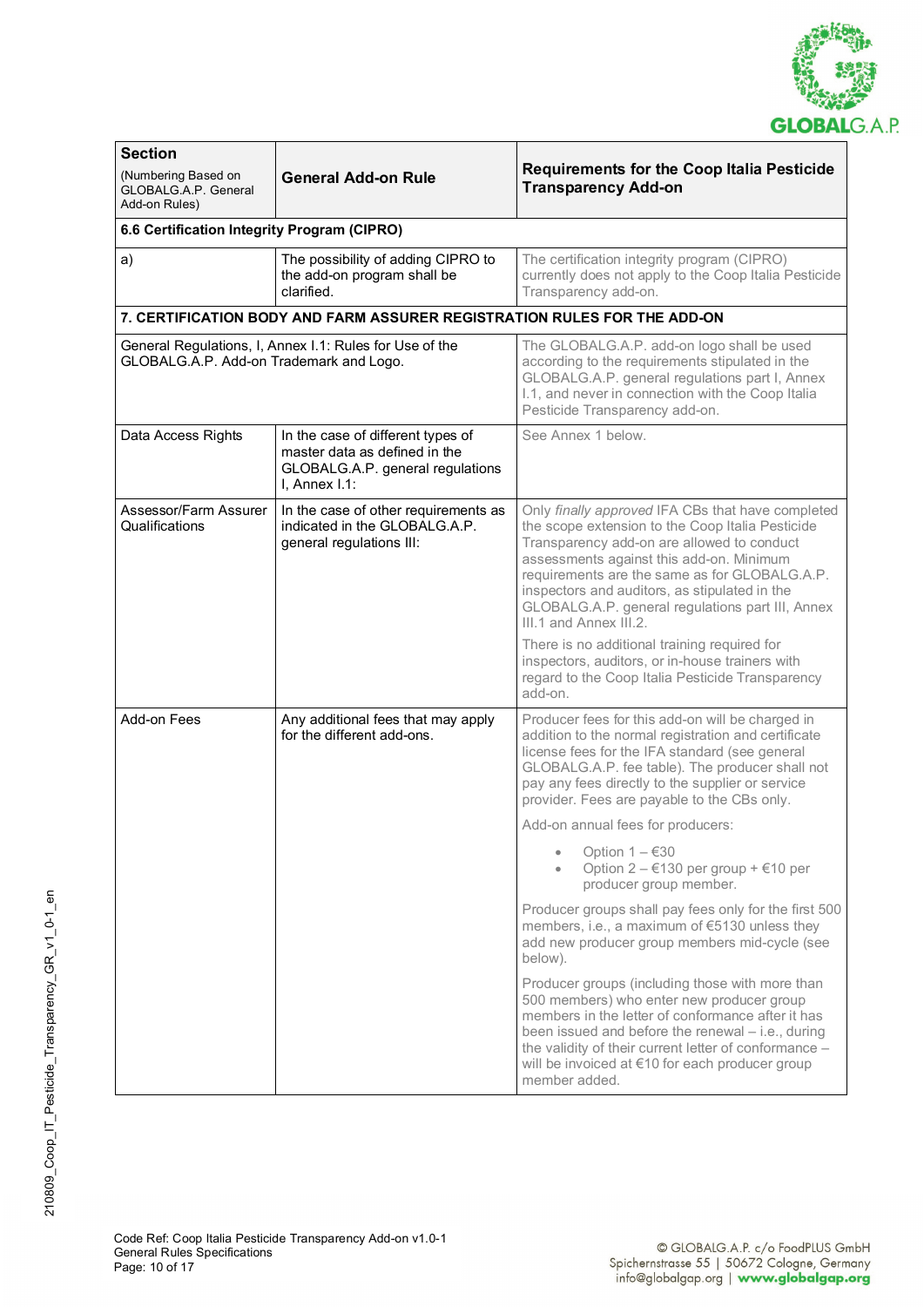

| <b>Section</b><br>(Numbering Based on<br>GLOBALG.A.P. General<br>Add-on Rules) | <b>General Add-on Rule</b>                            | <b>Requirements for the Coop Italia Pesticide</b><br><b>Transparency Add-on</b>                                                                                                                          |
|--------------------------------------------------------------------------------|-------------------------------------------------------|----------------------------------------------------------------------------------------------------------------------------------------------------------------------------------------------------------|
| document:                                                                      | Any additional rule/requirement not mentioned in this |                                                                                                                                                                                                          |
|                                                                                |                                                       | The results of each module of the add-on<br>$\left( \begin{matrix} 1 \end{matrix} \right)$<br>assessment shall be reflected in the<br>GLOBALG.A.P. database.                                             |
|                                                                                |                                                       | The following document shall be uploaded to the<br>GLOBALG.A.P. database with the results obtained<br>on the day of the assessment:                                                                      |
|                                                                                |                                                       | • The Coop Italia Pesticide Transparency<br>add-on checklist assessment report (with<br>summary)                                                                                                         |
|                                                                                |                                                       | This document shall be either in PDF or protected<br>Excel or Word format.                                                                                                                               |
|                                                                                |                                                       | The CB shall use the Audit Online Hub when<br>available for the Coop Italia Pesticide Transparency<br>add-on. At that point the upload of the checklist as<br>a PDF, etc. will not be necessary anymore. |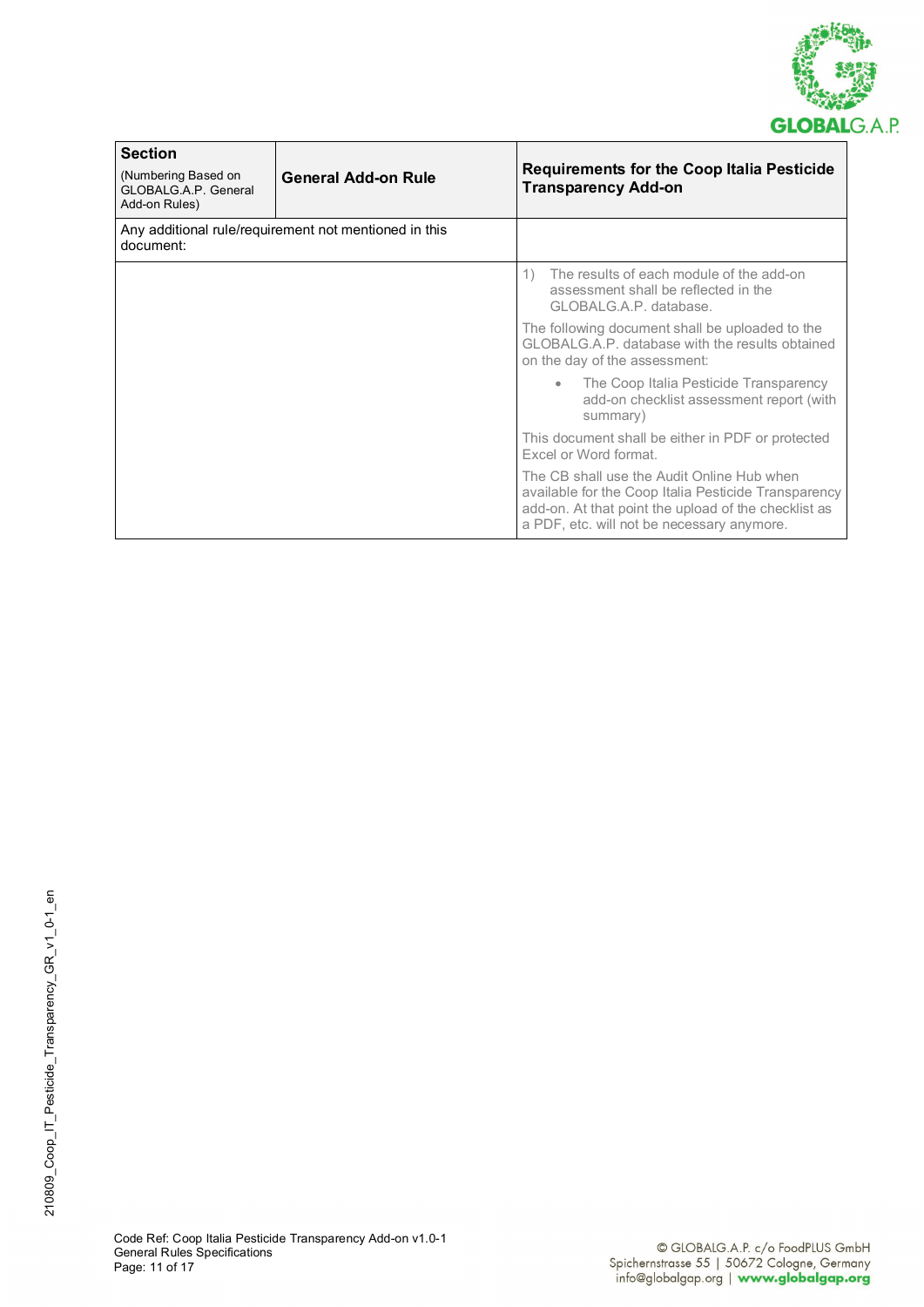

## **ANNEX 1 – DATA ACCESS RULES**

#### $\mathbf{1}$ . **INTRODUCTION**

These are the data access rules as set for the Coop Italia Pesticide Transparency add-on.

This is a private solution and is not visible to the public.

|                   | <b>Data Access Groups</b>                          |                       |                                                                                          |        |
|-------------------|----------------------------------------------------|-----------------------|------------------------------------------------------------------------------------------|--------|
|                   | <u>.ল</u><br>rή<br>etar<br><b>NBO</b><br>Secr<br>ಠ | Certification<br>Body | ia<br>Iai<br>$\overline{\mathbf{v}}$<br>5<br>ত<br>bse<br>횽<br>ळ<br>င္ပိ<br>ă<br>$\Omega$ | Public |
| Add-on visibility | X                                                  | х                     | х                                                                                        |        |

**x** marks that this data is visible to users assigned to the respective data access group.

#### $2.$ **PRODUCER/COMPANY/OPERATION DATA**

|                                               | <b>Data Access Groups</b>         |                           |                                                                |
|-----------------------------------------------|-----------------------------------|---------------------------|----------------------------------------------------------------|
|                                               | <b>GLOBALG.A.P</b><br>Secretariat | Certification<br>Body     | Transparency<br>Coop Italia<br>Pesticide<br>Add-on<br>Observer |
| <b>Company (producer/operation)</b>           |                                   |                           |                                                                |
| Company name                                  | $\mathsf{X}$                      | $\mathsf{X}$              | $\mathbf{X}^{(6)}$                                             |
| Company address <sup>1)</sup>                 | $\mathsf{X}$                      | $\mathsf{X}$              | ${\mathbf x}^{6)}$                                             |
| Company city                                  | $\mathsf{X}$                      | $\mathsf{X}$              | $x^{6}$                                                        |
| Company country                               | $\mathbf x$                       | $\mathbf x$               | $\mathbf x$                                                    |
| Company contact information <sup>2)</sup>     | $\mathbb X$                       | $\mathbb X$               |                                                                |
| Company website (if available)                | $\mathsf{X}$                      | $\mathsf{X}$              |                                                                |
| <b>Current GGN/GLN</b>                        | $\mathbf x$                       | $\mathbf x$               | $\mathbf x$                                                    |
| Previous GGN/GLN                              | $\mathsf{X}$                      | $\mathsf{X}$              | $\mathbb X$                                                    |
| Legal registration per country                | $\mathsf{X}$                      | $\mathbf x$               |                                                                |
| Location $3)$                                 | $\mathbf x$                       | $\mathbf x$               | $\mathsf{X}$                                                   |
| Contact person (responsible for legal entity) |                                   |                           |                                                                |
| Contact name <sup>4)</sup>                    | $\mathbf x$                       | $\boldsymbol{\mathsf{x}}$ |                                                                |
| Contact information <sup>2)</sup>             | $\mathsf{X}$                      | $\mathsf{X}$              |                                                                |
| <b>PHU/Site information</b>                   |                                   |                           |                                                                |
| Name of product handling unit (PHU)/site      | $\mathbf x$                       | $\mathsf{X}$              |                                                                |
| PHU/Site address <sup>5)</sup>                | $\mathbf x$                       | $\mathbf x$               |                                                                |
| PHU/Site contact information <sup>2)</sup>    | $\mathbf x$                       | $\mathbf x$               |                                                                |
| Sub-GLN(s)                                    | $\mathsf{X}$                      | $\mathbb X$               | $\mathbb X$                                                    |
| Location $3)$                                 | $\mathbb X$                       | $\mathbb X$               |                                                                |

**x** marks that this data is visible to users assigned to the respective data access group.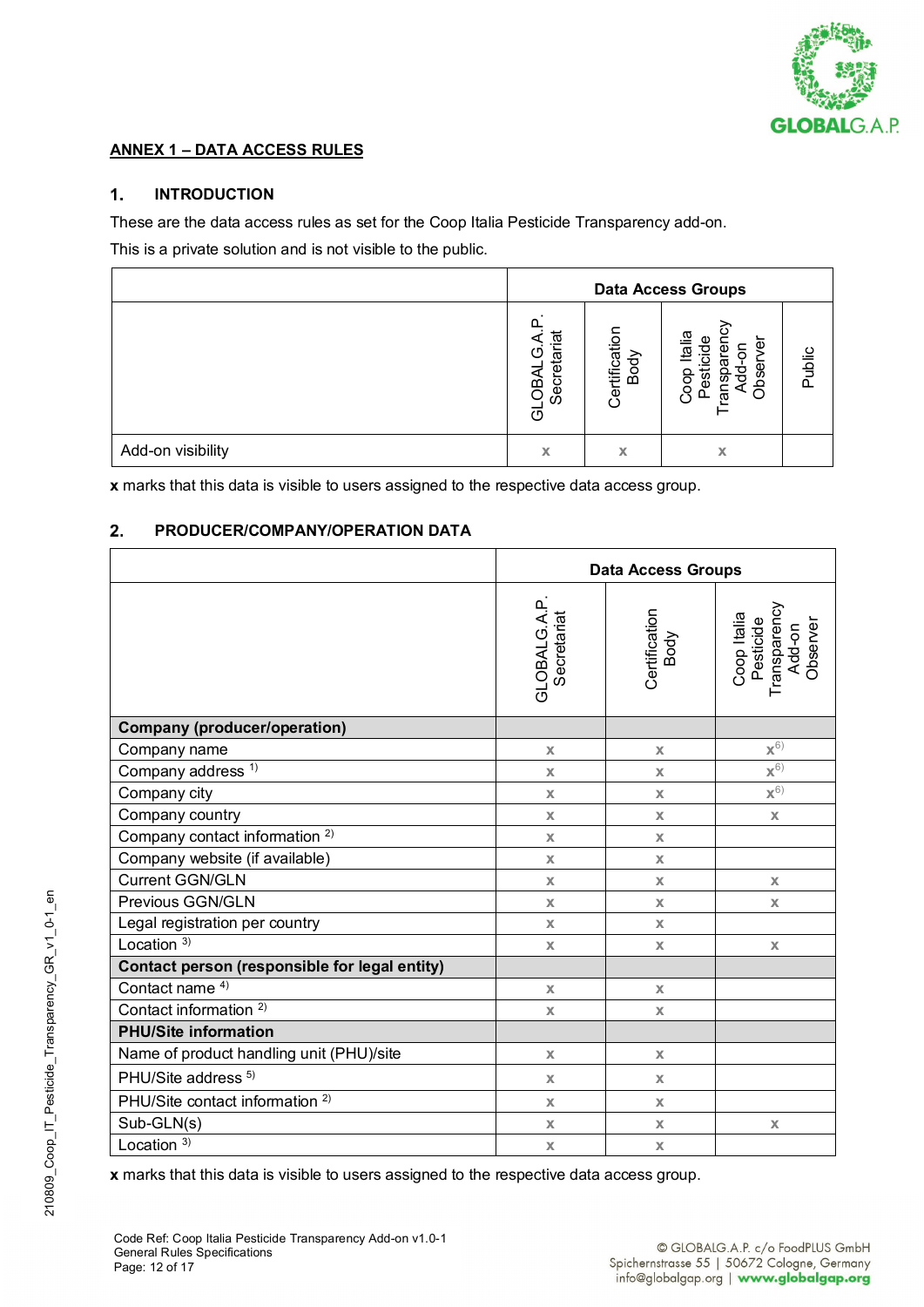

#### **Notes**

- $1)$  Company address includes: Street address (or information available to describe the producer/company/operation location), postal address, postal code, state/province.
- $2)$  Contact information includes (if available): Telephone number, fax number, e-mail address.
- <sup>3)</sup> Location includes: Northern/Southern latitude + Western/Eastern longitude.
- 4) Contact name includes: Title, first name, and last name.
- 5) PHU/Site contact address includes: Street address (or information available to describe the PHU/site location), postal address, postal code, city, and country.
- 6) Data is visible for Option 1 producers.

#### 3. **PRODUCT AND ASSESSMENT DATA**

|                                                          | <b>Data Access Groups</b>   |                       |                                                                |  |  |  |  |  |
|----------------------------------------------------------|-----------------------------|-----------------------|----------------------------------------------------------------|--|--|--|--|--|
|                                                          | GLOBALG.A.P.<br>Secretariat | Certification<br>Body | Coop Italia<br>Pesticide<br>Transparency<br>Observer<br>add-on |  |  |  |  |  |
| Product                                                  | $\boldsymbol{\mathsf{X}}$   | $\mathbf x$           | $\mathsf{x}$                                                   |  |  |  |  |  |
| <b>Product status</b>                                    | $\mathbf x$                 | X                     | X                                                              |  |  |  |  |  |
| Add-on version                                           | $\mathbf x$                 | $\mathbf x$           | $\mathbf x$                                                    |  |  |  |  |  |
| Application option including multisite information       | $\mathsf{X}$                | $\mathsf{X}$          | $\mathsf{X}$                                                   |  |  |  |  |  |
| For producer groups: number of producer group<br>members | $\mathbf x$                 | $\mathbf x$           | $\mathsf X$                                                    |  |  |  |  |  |
| Letter of conformance validity date                      | $\mathbf x$                 | X                     | $\mathsf{X}$                                                   |  |  |  |  |  |
| Certification body                                       | $\mathbf x$                 | X                     | $\mathbf x$                                                    |  |  |  |  |  |
| Letter of conformance number                             | $\mathbf x$                 | $\mathsf{X}$          | $\mathbf{x}$                                                   |  |  |  |  |  |
| Countries of destination                                 | $\mathsf{X}$                | $\mathsf{X}$          | $\mathsf{X}$                                                   |  |  |  |  |  |
| Quantity data <sup>1)</sup>                              | $\mathsf{X}$                | $\mathsf{X}$          | X                                                              |  |  |  |  |  |
| For crops: harvest included                              | $\mathbf x$                 | $\mathbf x$           | $\mathbf{x}$                                                   |  |  |  |  |  |
| For crops: product handling                              | $\mathbf x$                 | $\mathbf x$           | $\mathsf{X}$                                                   |  |  |  |  |  |
| Residues module                                          | $\mathbf x$                 | $\mathsf{X}$          | $\mathbf x$                                                    |  |  |  |  |  |
| Hygiene module                                           | $\mathbf x$                 | X                     | X                                                              |  |  |  |  |  |
| Foreign body module                                      | $\mathbf x$                 | X                     | X                                                              |  |  |  |  |  |
| Assessment data <sup>2)</sup>                            | $\mathbf x$                 | X                     | $\mathbf x$                                                    |  |  |  |  |  |
| Assessment result 3)                                     | $\mathbb X$                 | $\mathbb X$           | $\mathsf X$                                                    |  |  |  |  |  |

**x** marks that this data is visible to users assigned to the respective data access group.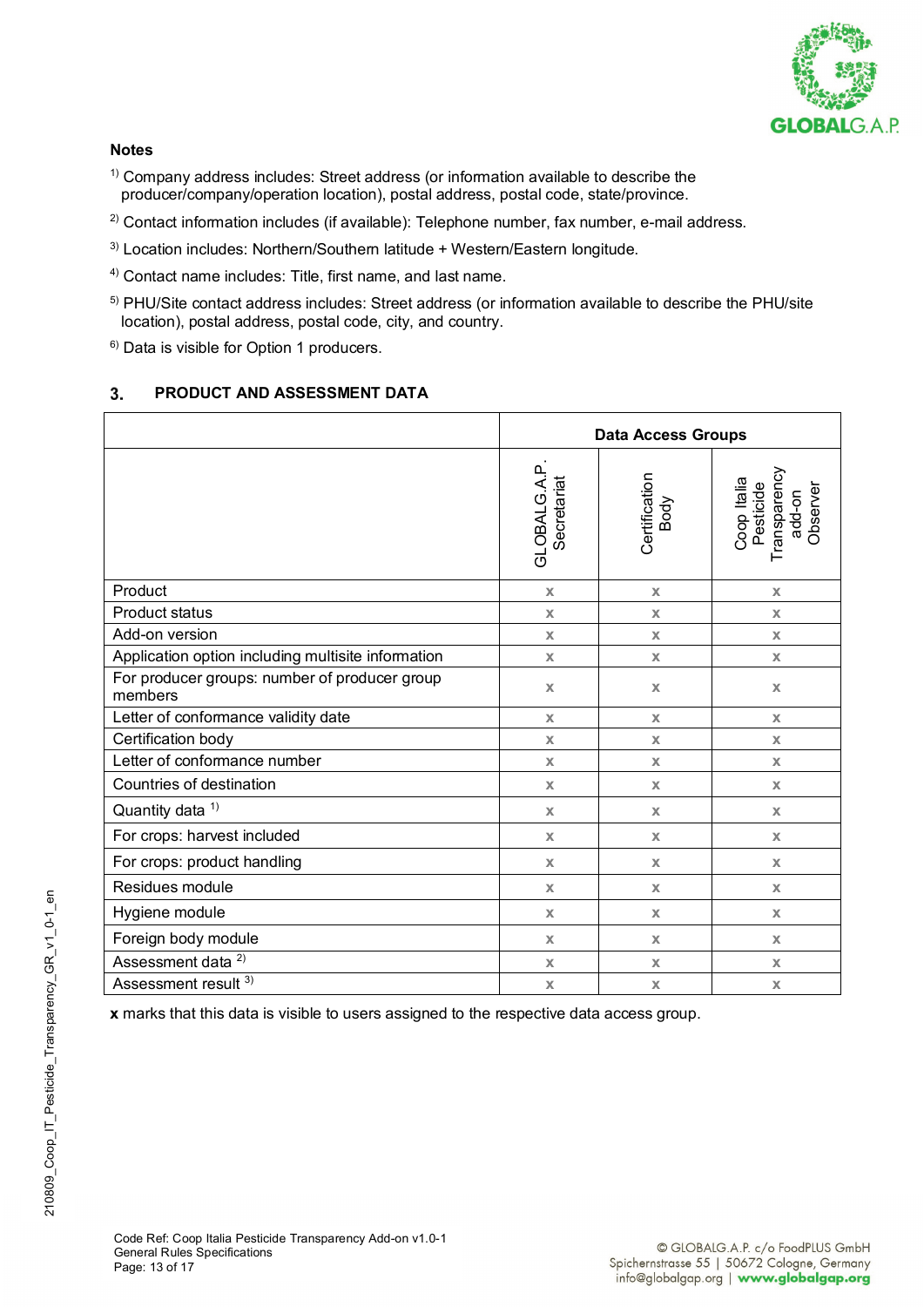

#### **Notes**

<sup>1)</sup> For crops: Production surface

 $2)$  Data includes the status and validity date (valid to). Statuses can be reflected as follows:

- **Conforming**
- Improvement needed
- Not conforming

3) Assessment report details linked to the assessment include the date of assessment, checklist, and non-compliances in summary sheet.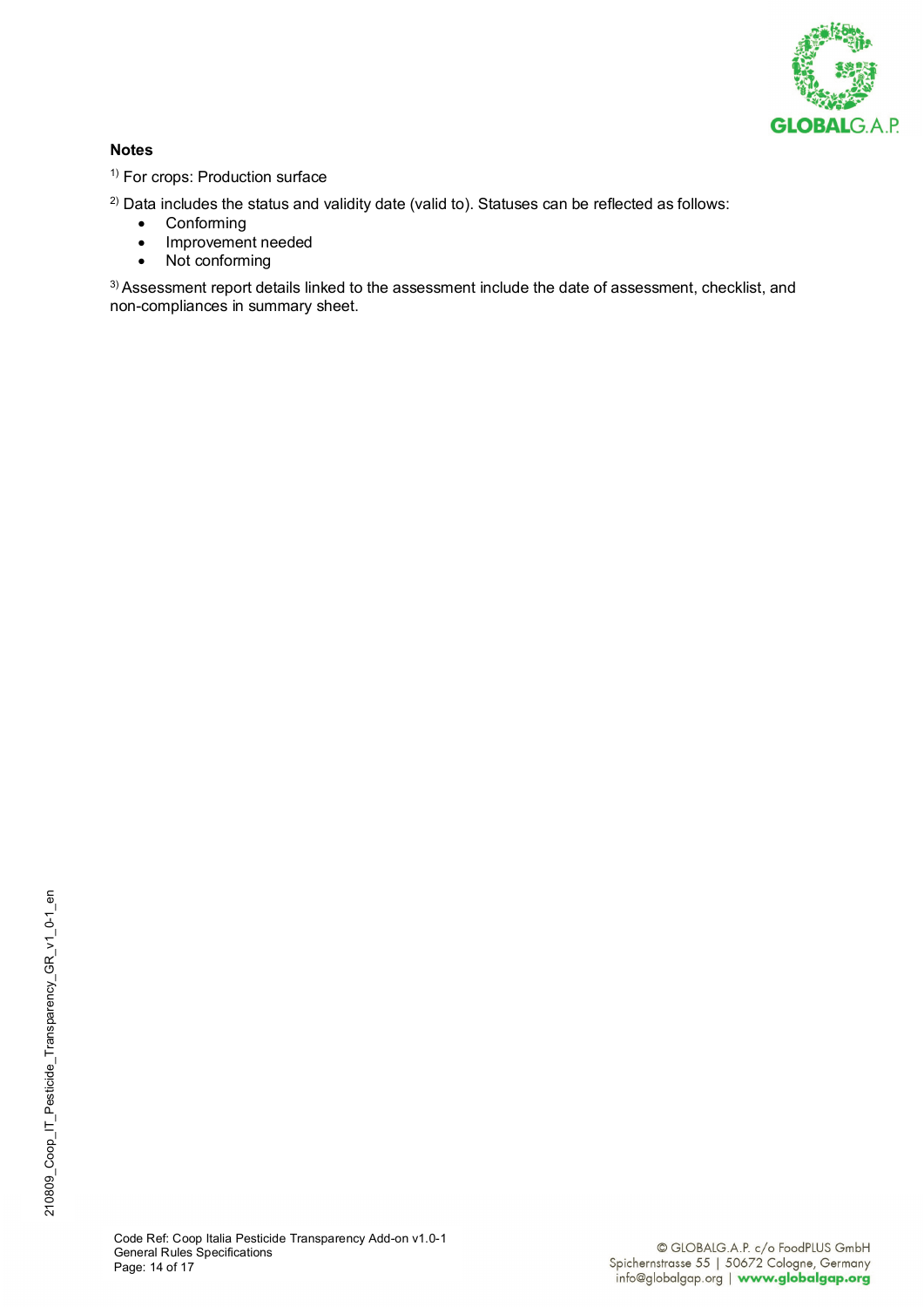

#### **ANNEX 2 – COOP ITALIA PESTICIDE TRANSPARENCY ADD-ON LETTER OF CONFORMANCE TEMPLATE**

The letter of conformance may be in English or Italian.

**CB Logo**

**GGN: xxxxxxxxxxxxxxxxxx**

# **COOP ITALIA PESTICIDE TRANSPARENCY ADD-ON LETTER OF CONFORMANCE**

#### **According to the COOP ITALIA PESTICIDE TRANSPARENCY ADD-ON**

#### **Option X**

Issued to

Producer group/producer Company name, address

#### **Country of production**

**The annex contains details of the producers and production sites/product handling units included in the scope of this letter of conformance.**

**The certification body [Company Name] declares that the production of the products mentioned on this letter of conformance has been found to be compliant in accordance with the Coop Italia Pesticide Transparency add-on:** 

|  |  |  |  |  |  |  |  |  |  |  |  |  |  |  |  |  |  |  |  |  |  | Coop Italia Pesticide Transparency Add-on Version 1.0-1 |
|--|--|--|--|--|--|--|--|--|--|--|--|--|--|--|--|--|--|--|--|--|--|---------------------------------------------------------|
|  |  |  |  |  |  |  |  |  |  |  |  |  |  |  |  |  |  |  |  |  |  |                                                         |

| <b>Product</b> | Add-on level | <b>Parallel</b><br>production/ownership | Number of<br>producers/production sites with Coop Italia<br>Pesticide Transparency add-on |  |  |  |  |  |  |
|----------------|--------------|-----------------------------------------|-------------------------------------------------------------------------------------------|--|--|--|--|--|--|
|                |              |                                         |                                                                                           |  |  |  |  |  |  |

**Name of the inspector/auditor (assessor):** 

**Date of assessment:** 

**Valid from: xx/xx/xxxx Valid to: xx/xx/xxxx**

| <b>Authorized by</b>                  |  |
|---------------------------------------|--|
| Date of approval decision: xx/xx/xxxx |  |

**CB contact data**

Company name, address (incl. e-mail) Page 1 of 2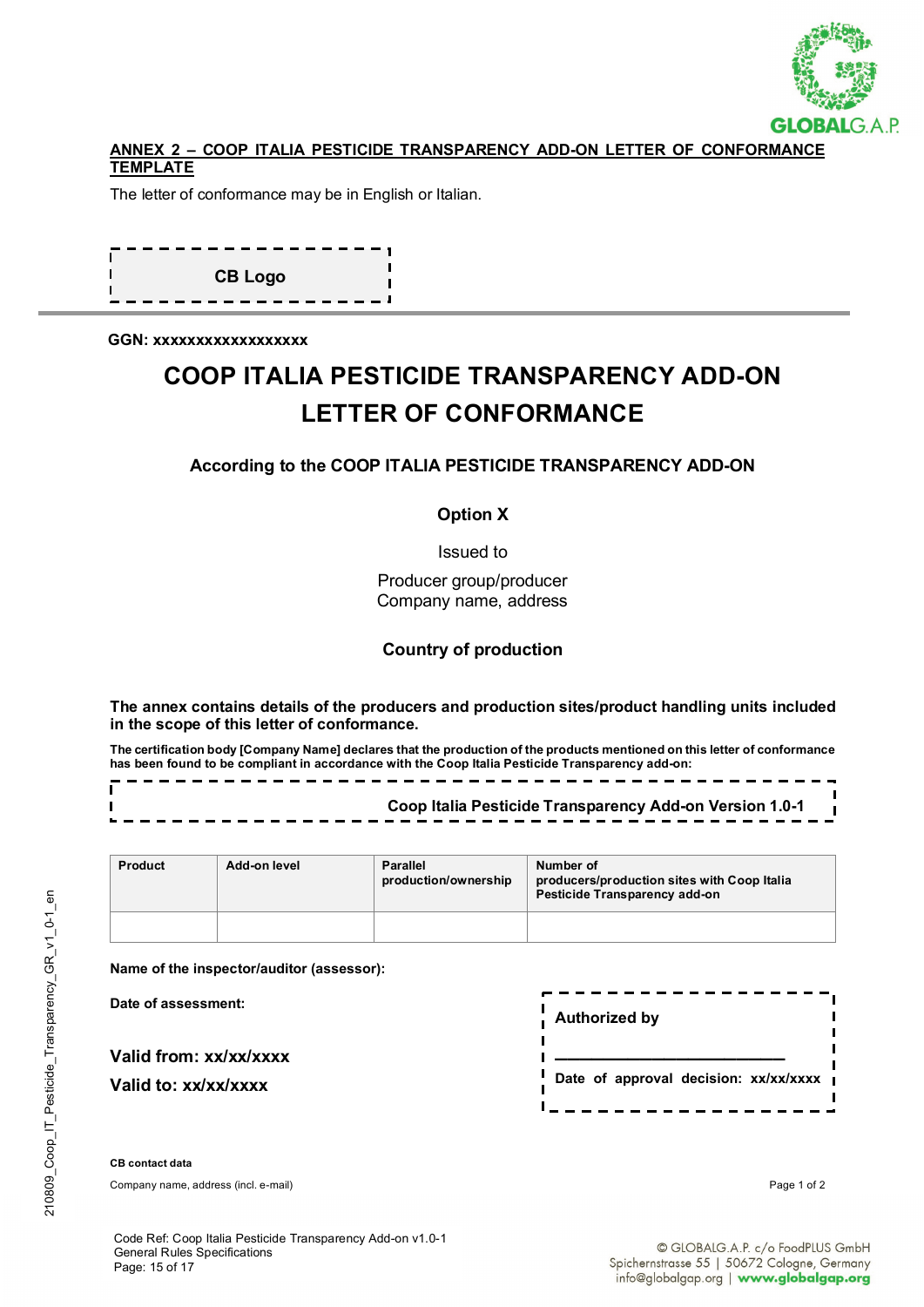

## **ANNEX for GGN xxxxxxxxxxxxxxx**

**Date of issue: xx/xx/xxxx**

#### **Producer Group Members (Option 2)**

| <b>GGN or GLN</b> | <b>Producer name and address</b> | Product(s) |
|-------------------|----------------------------------|------------|
|                   |                                  |            |
|                   |                                  |            |
|                   |                                  |            |

#### **Production Sites (Option 1 Multisite with QMS)**

| Site name and address | Product(s) |
|-----------------------|------------|
|                       |            |
|                       |            |
|                       |            |

#### **Product Handling Units (PHUs)**

| <b>GGN or GLN</b> | PHU name and address | Product(s) |
|-------------------|----------------------|------------|
|                   |                      |            |
|                   |                      |            |
|                   |                      |            |